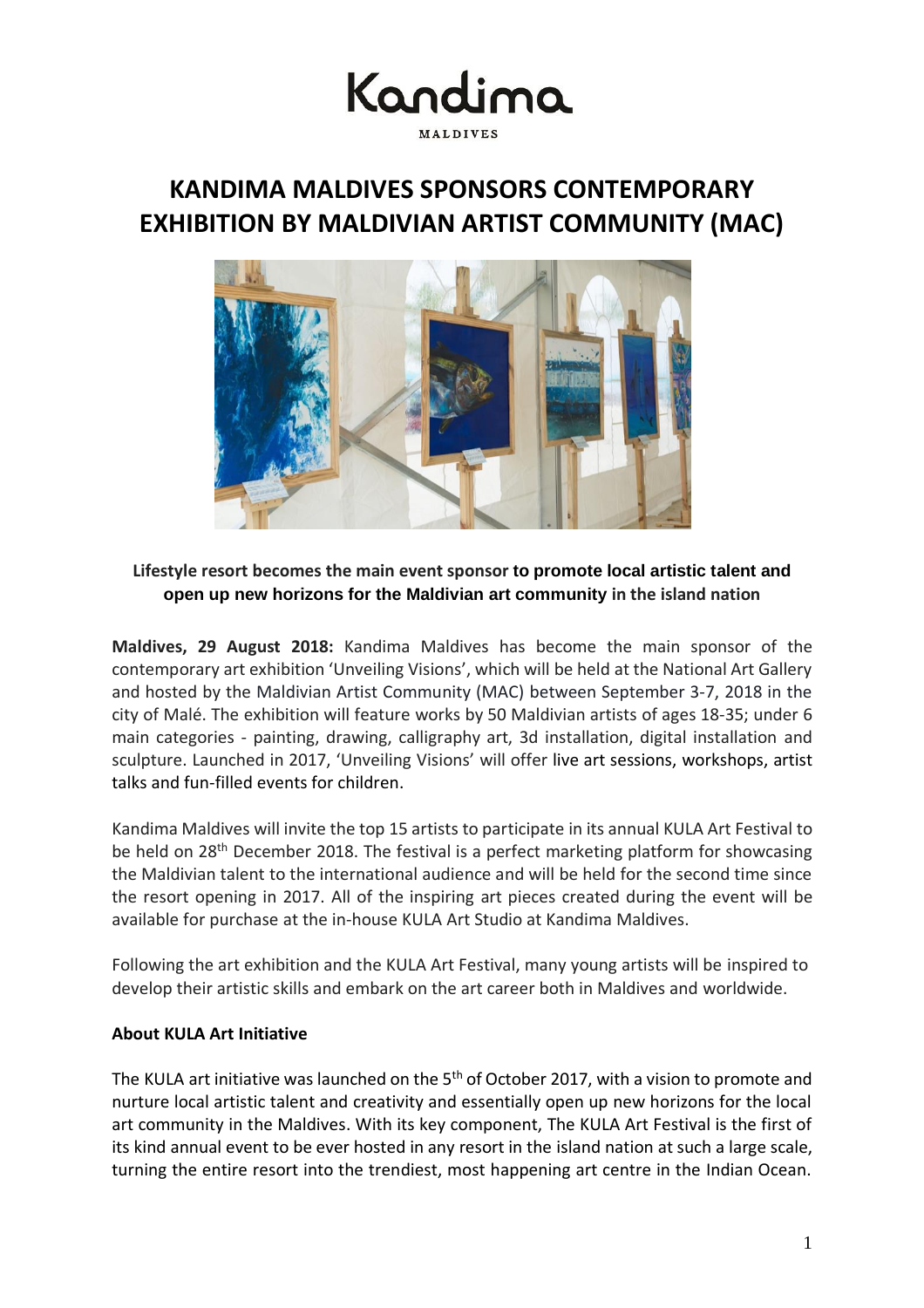# Kandima

**MALDIVES** 

Every year Kandima Maldives invites over 20 local artists specializing in various mediums including digital, coffee, acrylic, henna, spray paint and local crafts, to unleash their inner Picasso!

KULA means 'colours' in Dhivehi, the Maldivian language. Kandima Maldives is hosting host regular exhibitions and exciting art performances by local artists in the in-house Aroma Art Studio, which is set on the edge of a natural lake inside the island. The venue gives both guests and artists the inspiration and calm space they need to create their masterpieces.

Kandima Maldives donates 1 US\$ from each room night to its non-profit KULA Art Fund, which main goal is to promote, support and create more opportunities for local artists in the island nation.

Mohamed Shafraz Hafiz, Deputy Director Digital Marketing & Social Media of Kandima Maldives and leading the Kula initiative says: "We want to create extraordinary and innovative experiences for our guests which in turn will positively impact our local communities. This seems like the perfect match. There are hundreds of talented artists that come from the local Maldivian islands, but their work is not seen or appreciated because they do not have a platform to showcase their talent across. Thus, it is our vision to change that. We want KULA initiative to promote and nurture local artistic talent and essentially open up new horizons for the local art community like never before."

### **About Maldivian Artist Community (MAC)**

MAC is a non-governmental organisation in Maldives, which aim is to promote the local artistic talent of the country by offering a free platform to showcase their work. It was founded on 10th January 2016 in Malé, the capital of Maldives.

For more information, please email KULA Art Studio [art@kandima.com.](mailto:art@kandima.com)

Stay tuned by following Kandima Maldives on ........

**-Ends-**

### **About Kandima Maldives**

This new game-changing resort is an affordable lifestyle destination. Kandima Maldives is smart, playful, rooted and responsible. This 3-kilometer resort is a place with an authentic Maldivian soul. It is all about genuine hospitality with a human touch and innovative solutions that make use of the latest technology. Kandima Maldives is under the new hospitality group Pulse Hotels & Resorts, and caters for guests of all ages: families, couples, groups of friends and honeymooners. Whether you seek relaxation, both aquatic and island adventures, wellbeing, fitness or just family time, this 266-room beach resort has something for everybody. With the longest outdoor pool in the Maldives, football pitch, tennis and volleyball courts, Aquaholics water sports and dive centre, Aroma art studio and many more, there is plenty to keep everyone occupied.